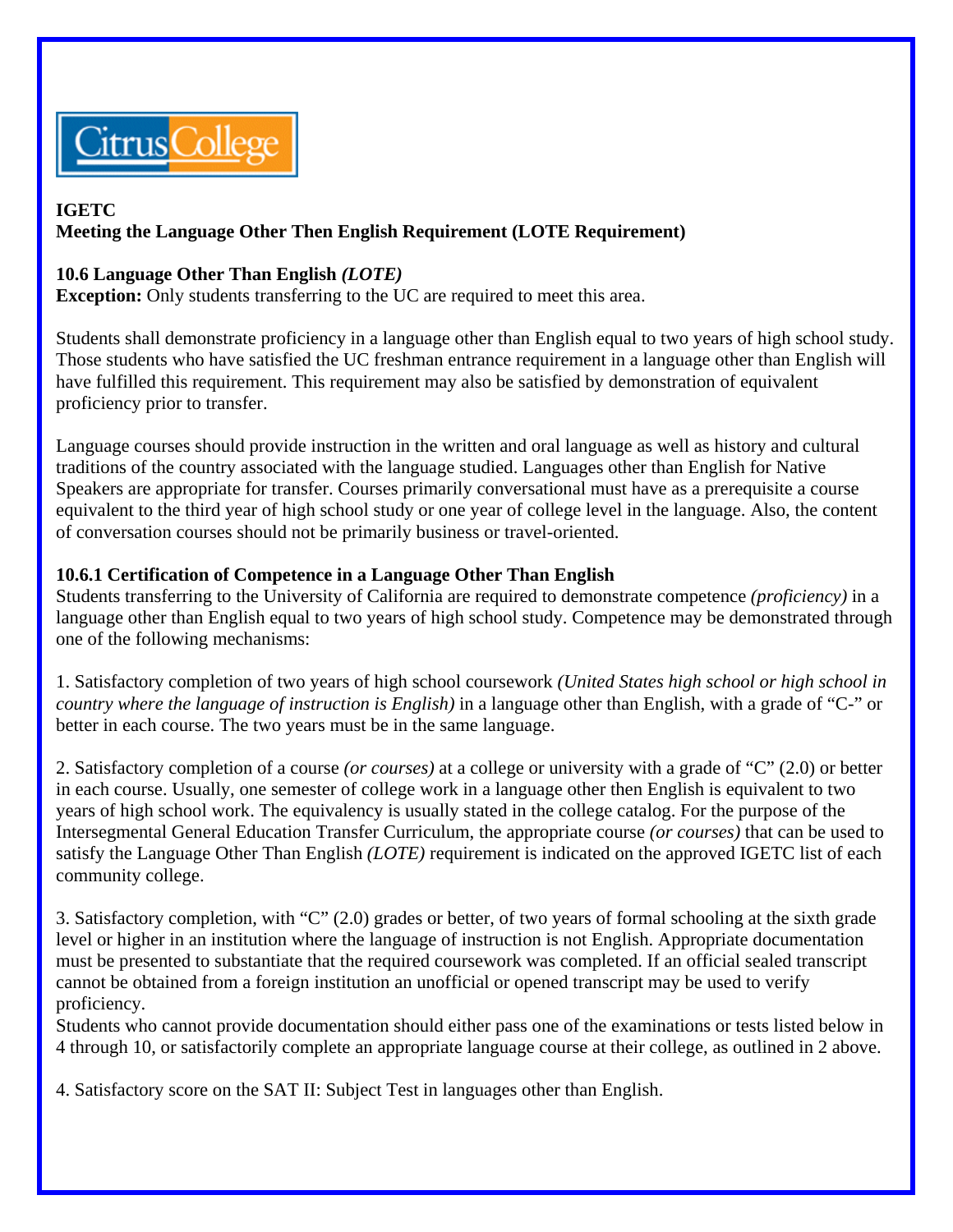*Before May 1995 use 1st score; if taken after May 1995 use 2nd score:*  Chinese with listening: 500/520 Hebrew (Modern): 500/470 Korean/Korean with listening: /500 French/French with listening: 500/540 Italian: 500/520 Latin: 500/530 German/German with listening: 500/510 Japanese with listening: 500/510 Spanish/Spanish with listening: 500/520

5. Satisfactory score, 3 or higher, on the College Board Advanced Placement examinations in languages other than English.

6. Satisfactory score, 5 or higher, on the International Baccalaureate Higher Level Examinations in language other than English.

7. Satisfactory completion of an achievement test administered by a community college, university, or other college in a language other than English. The test will have to assess the student's proficiency at the level equivalent to two years of high school language.

This conclusion must be posted on a transcript indicating unit, course title and grade or on a document with letter head of the institution granting proficiency stating that the student has mastered proficiency in the language equivalent to two years of high school language.

8. If an achievement test is not available, a faculty member associated with a United States regionally accredited institution of higher education can verify a student's competency. The institution must provide a document on letterhead asserting that the student has mastered proficiency in the language equivalent to two years of high school study. (See Section 11.6 for a sample. This sample must be printed on college/ university letterhead.)

9. Language other than English "O" level exam with grade of "A", "B", or "C".

10. Language other than English International "A" Level exam with a score of 5, 6, or 7.

#### **10.6.1a Language Other Than English-Sequential Knowledge**

In May 2005, UC faculty confirmed that foreign language is an area of sequential knowledge and validation in this area is acceptable. During the 2005-06 TCA update, agreements were adjusted to reflect this understanding. Courses that are equivalent to two years of high school study are identified by a footnote and with the IGETC Area 6A designation for each foreign language at each CCC. In addition, courses beyond the proficiency level as well as the second half of split courses are also identified with the IGETC Area 6A designation. UCOP no longer requires both courses of a split sequence to be taken in order for credit to be granted. The second half of a split course sequence may now validate the first half. Credit should be granted for each individual course as indicated on the community college transcript. For practical purposes this policy began in the 2005-06 year but UC campuses may use discretion when considering students from past years. Flexibility is encouraged whenever possible.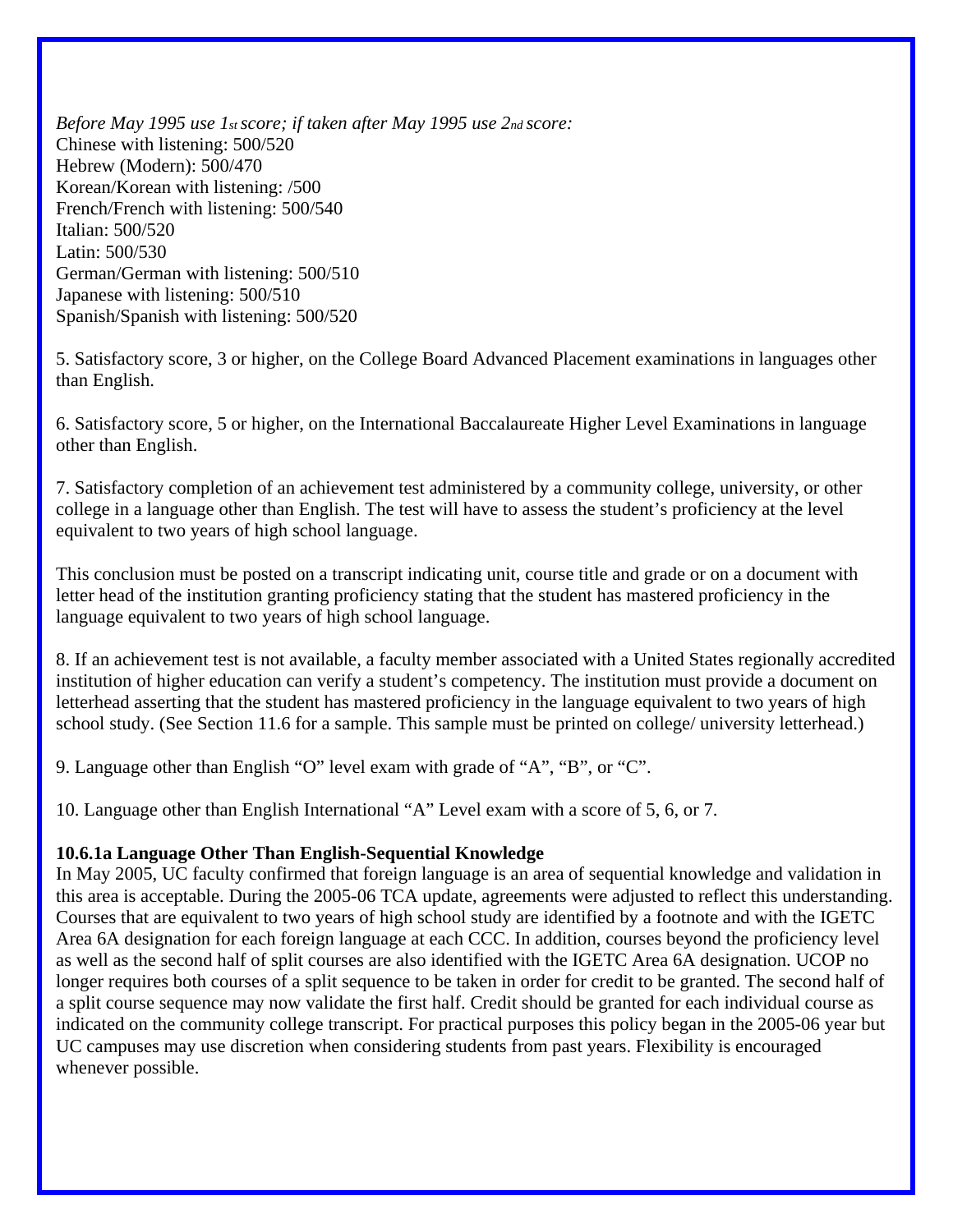## **10.6.2 Using High School Courses to Meet the Language Proficiency Requirement**

The following are regulations used by the University of California in evaluating high school work in Languages Other Than English:

#### **10.6.2a Acceptable Courses**

Two years of high school coursework in a language other than English. The two years must be in the same language.

**Example:** If a student takes two languages, but completes only one year in each, he/she **has not met** the requirement.

If a student has not completed two years of foreign language in high school, he/she can meet the proficiency requirement by completing a community college course that is equivalent in level to two years of high school, with a "C" (2.0) grade or better.

## **10.6.2b Seventh and Eighth Grade Courses**

Courses in languages other than English completed in the 7th and 8th grades with grades of at least "C-" may be used *(see Section 9.3/10.6.2d).* However, the principal of the high school from which a student graduates must certify that the 7th and 8th grade courses are comparable in content to those offered at the high school. This may be done by including the names of and grades for these courses on the student's transcript, or by stating their equivalency on the transcript. The 7th and 8th grade courses may also be validated if the student completes one semester or more of a foreign language in the high school at level three or higher.

#### **10.6.2c Validation of Less Advanced Coursework**

A more advanced course may be used to "validate" a less advanced course even if the less advanced course does not appear on the high school transcript.

**Example:** Spanish level 2 in high school completed with at least "C-" grades "validates" Spanish level 1.

#### **10.6.2d Evaluation of Letter Grades**

The University of California does not count "minus" or "plus" grades in computing the grade point average; only the whole grade is used from high school coursework. In other words, a "C-" grade is counted as a whole "C".

**Example:** A student receiving "C-" grades in Spanish level 1 and level 2 meets the language proficiency requirement.

#### **10.6.2e "D" and "F" Grades in Less Advanced Work**

Students may clear "D" and "F" grades in less advanced work by completing more advanced work with grades of "C-" or higher.

#### **Examples:**

1. A student taking two years of the same language with grades "DD" and "CC" meets the requirement because the "CC" in the more advanced course validates the "DD" in the first level course.